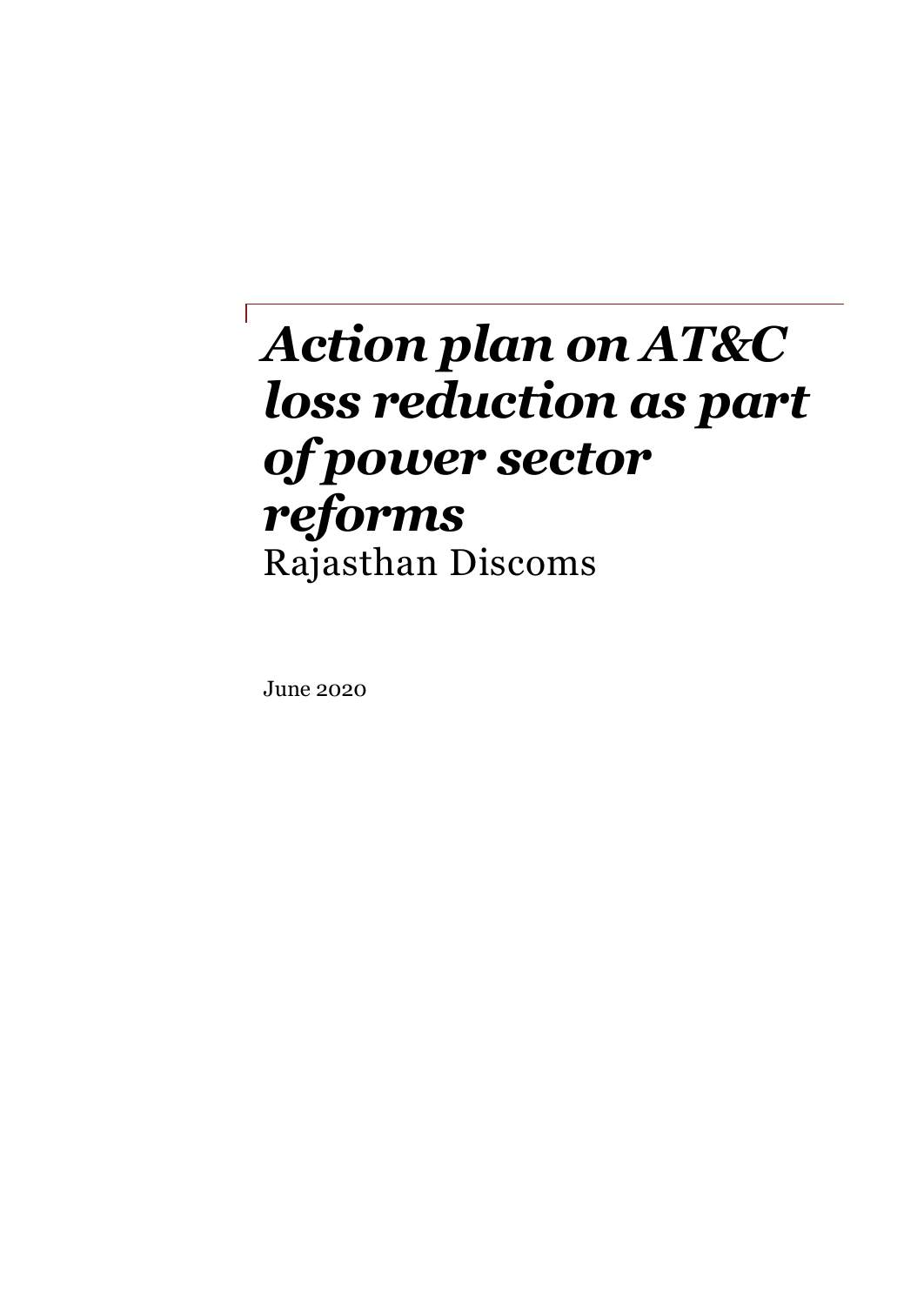# **Table of Contents**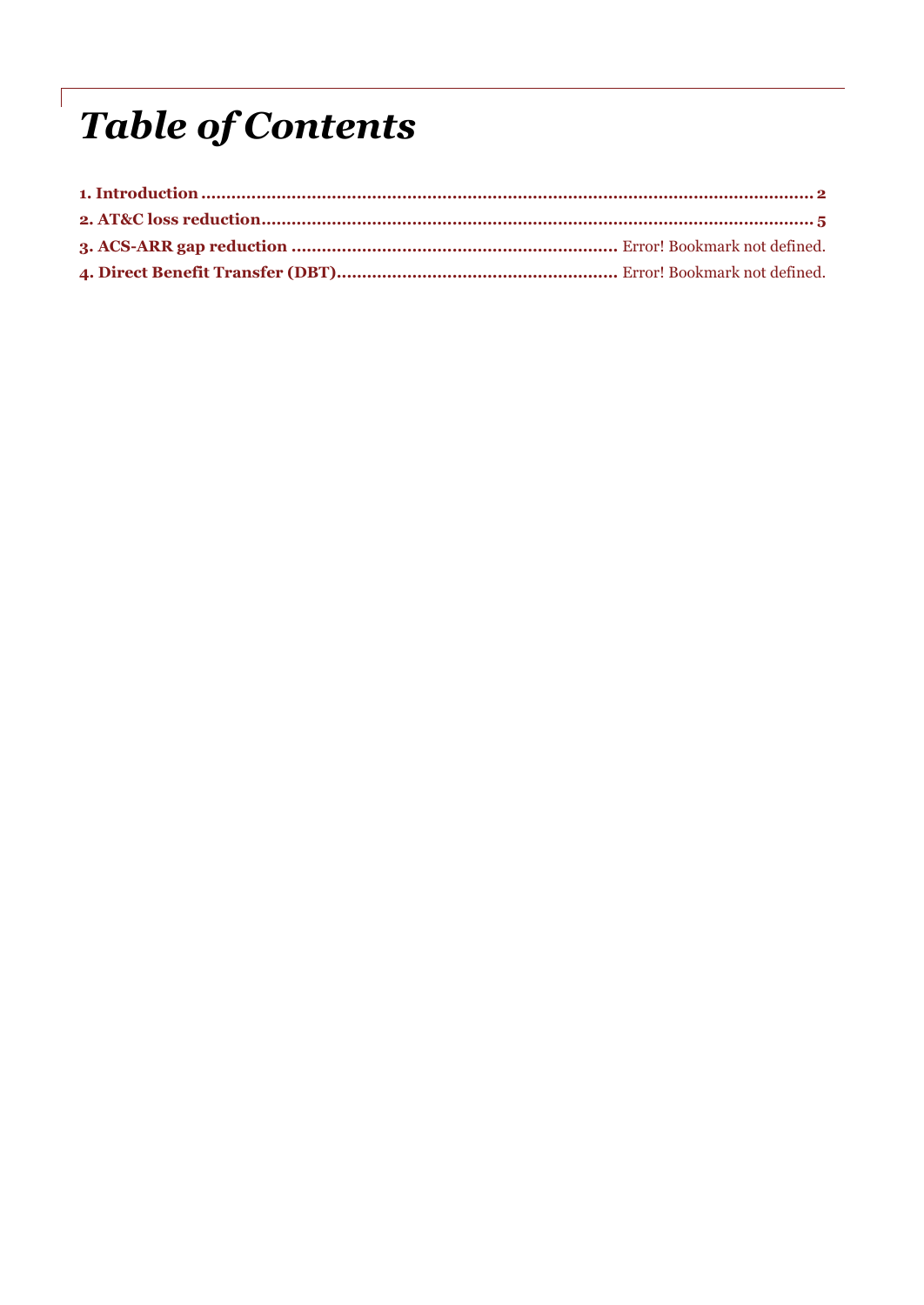## <span id="page-2-0"></span>*1. Introduction*

The State of Rajasthan has been amongst the forerunners in initiating various reforms in the power sector which can be gauged from the fact that the Government of Rajasthan brought about a slew of reforms from the late 90's culminating in implementation of Power Sector Reforms Program. The reforms in the power sector aimed to facilitate and attract investments, bring about improvements in the efficiency of delivery system and create an environment for growth for the overall benefit of the people of the state. As a result of comprehensive reforms, the power sector in the state of Rajasthan has made significant progress over the last decade in terms of increased generation capacity and strengthening of network infrastructure leading to an improved power supply position. Most consumers are already being provided 23-24 hours of average daily supply and the state has completed 100% household electrification.

The Discoms understand importance of reducing the AT&C losses in order to ensure that the state power sector remains viable. Discom have already undertaken several steps for reducing the losses in the past and **have been able to reduce AT&C losses from peak of 28% in 2016 to 22% in 2019**. Losses at the end of March 2020 are expected to be around 18.50%.



## *Financial position of Discoms*

Prior to UDAY, the Discoms were in a precarious financial position. With a revenue deficit of Rs 11,241 Cr in FY 2015-16, the accumulated losses had reached to the level of approximately Rs. 100,000 Crores. Due to relief from the interest servicing cost due to UDAY, Discoms managed to reduce the financial loss to Rs 4,816 Cr in FY 2016-17.

However, post UDAY, the financial position of Discoms has been stressed due to the following reasons:

- Interest charged on UDAY loans by GoR from 2017-18
- No tariff hike claimed by Discoms in FY 2018-19 due to non-envisaged interest cost burden
- Non-achievement of AT&C losses by Discoms
- Non-receipt of Tariff Subsidy (Agriculture) from the GoR including FSA
- Non-issuance of Bonds for residual debt (25%) resulting in higher than envisaged interest cost
- Non-funding of losses of Discom as per UDAY MoU by GoR
- Insufficient equity from GoR for capex; Results in less than ideal debt-equity ratio and Regulatory disallowance

Due to these reasons the discoms incurred a loss of Rs. 9,393 Cr in FY 2018-19 with total accumulated losses reaching Rs 89,854 Cr.

Such loss with restriction on working capital loans under UDAY have led to outstanding with generators, primarily state gencos.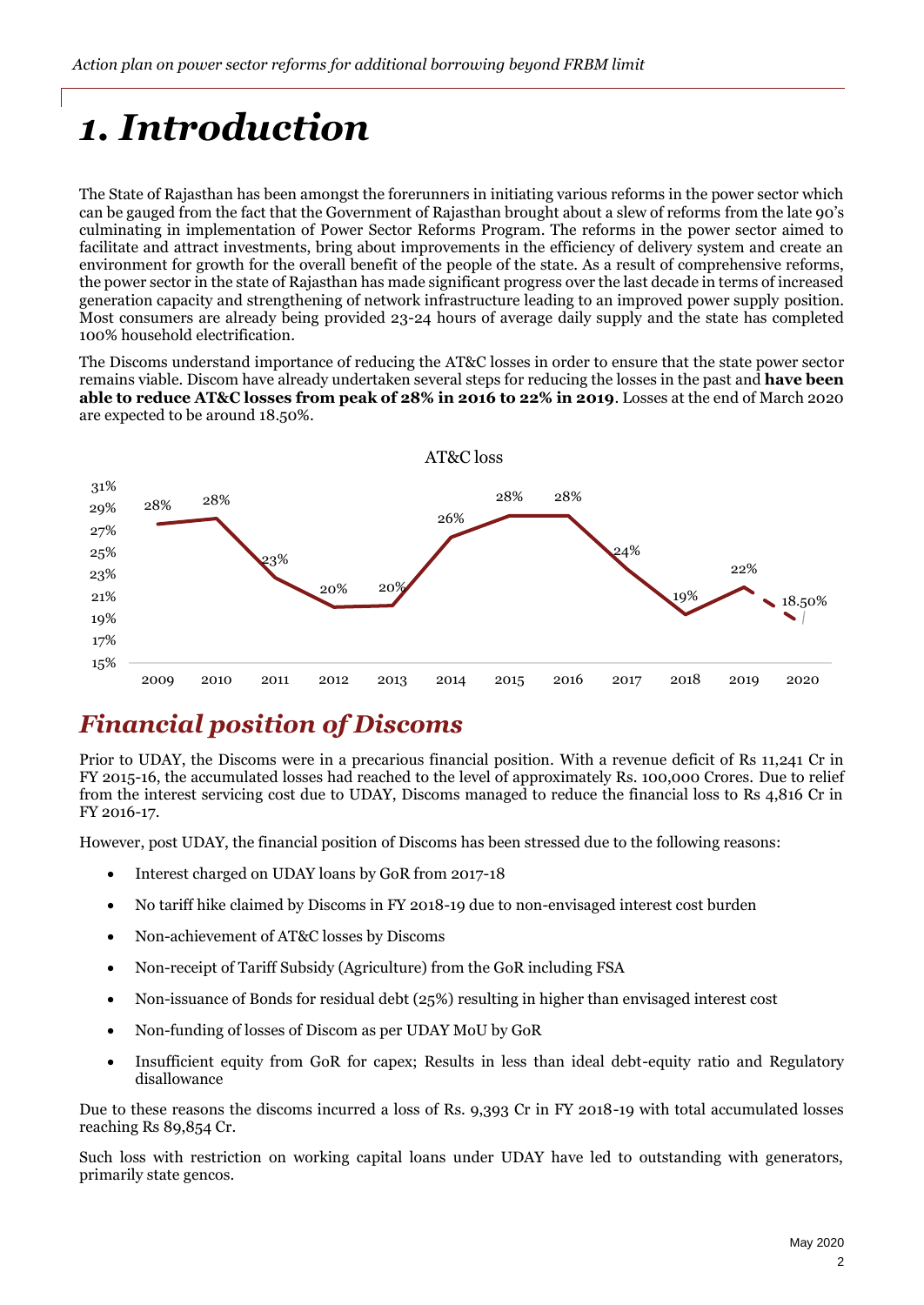| Particulars as on 14.05.2020 (in Rs Cr) | Principal | <b>LPS</b>      | <b>Total</b> | %    |
|-----------------------------------------|-----------|-----------------|--------------|------|
| <b>CPSE</b> genco                       | 1615      | 75              | 1690         | 5%   |
| <b>CPSE</b> transco                     | 744       | 25              | 769          | 2%   |
| <b>IPPs</b>                             | 2330      | 142             | 2471         | 7%   |
| <b>RE</b>                               | 1647      | 18 <sub>5</sub> | 1833         | 5%   |
| <b>State Genco</b>                      | 16079     | 7197            | 23275        | 69%  |
| <b>State Transco</b>                    | 3587      | 155             | 3742         | 11%  |
| <b>Total</b>                            | 26002     | 7778            | 33780        | 100% |

## *GoI Schemes under 'Aatma Nirbhar Bharat'*

#### **Impact of COVID-19**

Towards the end of March 2020, the pandemic struck the country forcing the Central Government to announce a nation-wide lockdown which has led to shut down of all but essential commercial activities across the country. Consequently, the electricity demand from Commercial and Industrial (C&I) categories and railways (due to suspension of passenger trains) has reduced significantly.



According to the data published by Power System Operation Corporation of India (POSOCO), there has been a compression of daily power demand to the tune of 25% to 30% due to Covid in the country, primarily driven by closure of C&I establishments which constitute 50% of the demand. Due to the reduced demand (approx. by 800 MUs per day), the Utilities in the country are staring at a net revenue loss of at least Rs 16,000 Cr (considering a tariff of Rs 8/ unit and savings in power procurement costs (variable charges) of Rs 3/ unit) for a period from 23 Mar '20 till 3rd May '20.

*Source: POSOCO, PwC Analysis*

Further, besides the revenue loss due to reduction in

demand, the Discoms in the country will also be negatively impacted due to the factors mentioned below:

- 1. Waiver of fixed charges for C&I consumers during the COVID period announced by some states such as Gujarat, Haryana, Karnataka, Andhra Pradesh, Punjab etc.;
- 2. Deferment of fixed and energy charges for agriculture and domestic categories;
- 3. Deferment of fixed charges for C&I categories
- 4. Loss of cross-subsidy due to reduction in demand from subsidising categories (C&I);
- 5. Increase in sale to subsidised (Domestic) categories;
- 6. Meter reading on average basis instead of actual reading and delay in billing due to lock down;
- 7. Waiver of Late Payment Surcharge from consumers;
- 8. Exemption from disconnection in case of non-payment of bills by retail consumers during COVID period;
- 9. Poor cash collection due to closure of offline collection centres (As per a recent PwC survey of 25 Utilities, nearly 80% of the revenue collection is through offline mode);
- 10. Delay in subsidy due to stress on state budget and poor collection from Govt department.

The impact of COVID'19 will extend to the upstream entities, particularly generating stations, as discussed below:

- 1. Ministry of Power had directed the generators and transmission companies to continue supplying 24x7 power notwithstanding discoms' inability to pay.
- 2. Discoms are exploring the options to waive off the fixed/ capacity charges for the non-scheduled capacity by invoking the Force Majeure clauses given in the Power Purchase Agreements.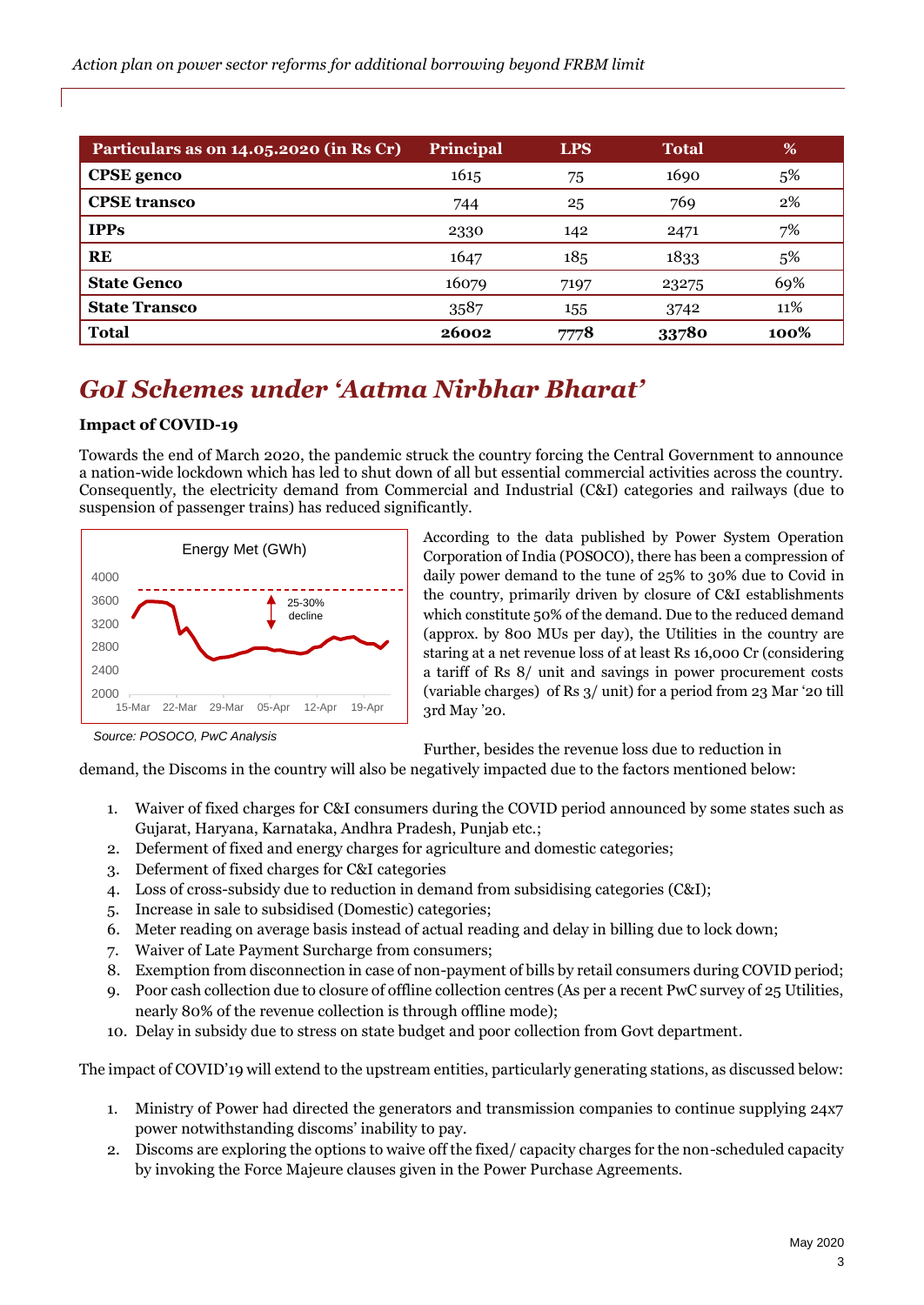3. Rate of LPS, charged by generator for delay in payments by Discoms, has been reduced by the CERC in accordance with the direction given by the Central Government under section 107 of the Act. The SERCs are also issuing similar Orders.

The generators might get some relief due to non-insistence of advance payments for coal and railway freight by Coal companies and Railways but their cash flow will get significantly impaired.

To overcome some of the challenges due to COVID-19, the GoI announced a series of measures aimed at infusing liquidity into the Discoms such as the Rs 90,000 Cr long-term transition loans to the Discoms through PFC and REC to pay off the generator dues.

#### **Additional borrowing beyond FRBM limit**

The Government of India has provided the facility to state governments to borrow beyond the FRBM limit, i.e. 3% of the total SGDP. The additional borrowing is allowed upto 2% beyond the FRBM limit subject to the following conditions. 1% additional limit subject to 4 reform measures to be taken by state governments. The weightage of each reform measure is 0.25%, i.e., each reform measure would entail an additional borrowing limit of 0.25% beyond the FRBM limit.

The 4 reform measures are as follows:

- a) Implementation of One Nation One Ration Card System
- b) Ease of doing business reform
- c) Urban Local body utility reforms
- d) Power Sector Reforms

The remaining 1% additional limit shall be allowed on the basis of two installments of 0.5% each.

- a) The first installment of 0.5% shall be provided immediately to all states unconditionally
- b) The second installment of 0.5% shall be provided upon submission of undertaking by states to implement at least 3 out of the 4 reforms as mentioned above.

The power sector reforms, which carry 0.25% weightage, have been divided into three major activities that are as follows:

- **i. AT&C loss reduction (**weightage of **0.05%**): the assessment of AT&C loss reduction shall be based on self-declaration by state government in January 2021.
- **ii. Reduction in ACS-ARR gap (**weightage of **0.05%**): the assessment of ACS-ARR gap reduction shall be based on self-declaration by state government in January 2021. Further, in the calculation of ACS-ARR gap, the amounts remaining unpaid by State Government/local bodies shall be deducted from the revenue.
- **iii. Introduction of Direct Benefit Transfer scheme for farmers (**weightage of **0.15%**): The state government should put in place a scheme whereby from the FY 2021-22, cash is transferred to the farmers through DBT instead of free electricity being provided to them. Whereas charges of the electricity are paid to the Discoms by farmers directly from the amounts given to them. To become eligible, the state should:
	- Formulate the DBT scheme
	- Implement the same at least in one district by 31<sup>st</sup> December 2020.

In order to avail the benefits of increase in FRBM limits, the Discoms have prepared an action plan for reducing AT&C losses, ACS- ARR Gap as well as introduce DBT which are detailed in the subsequent sections.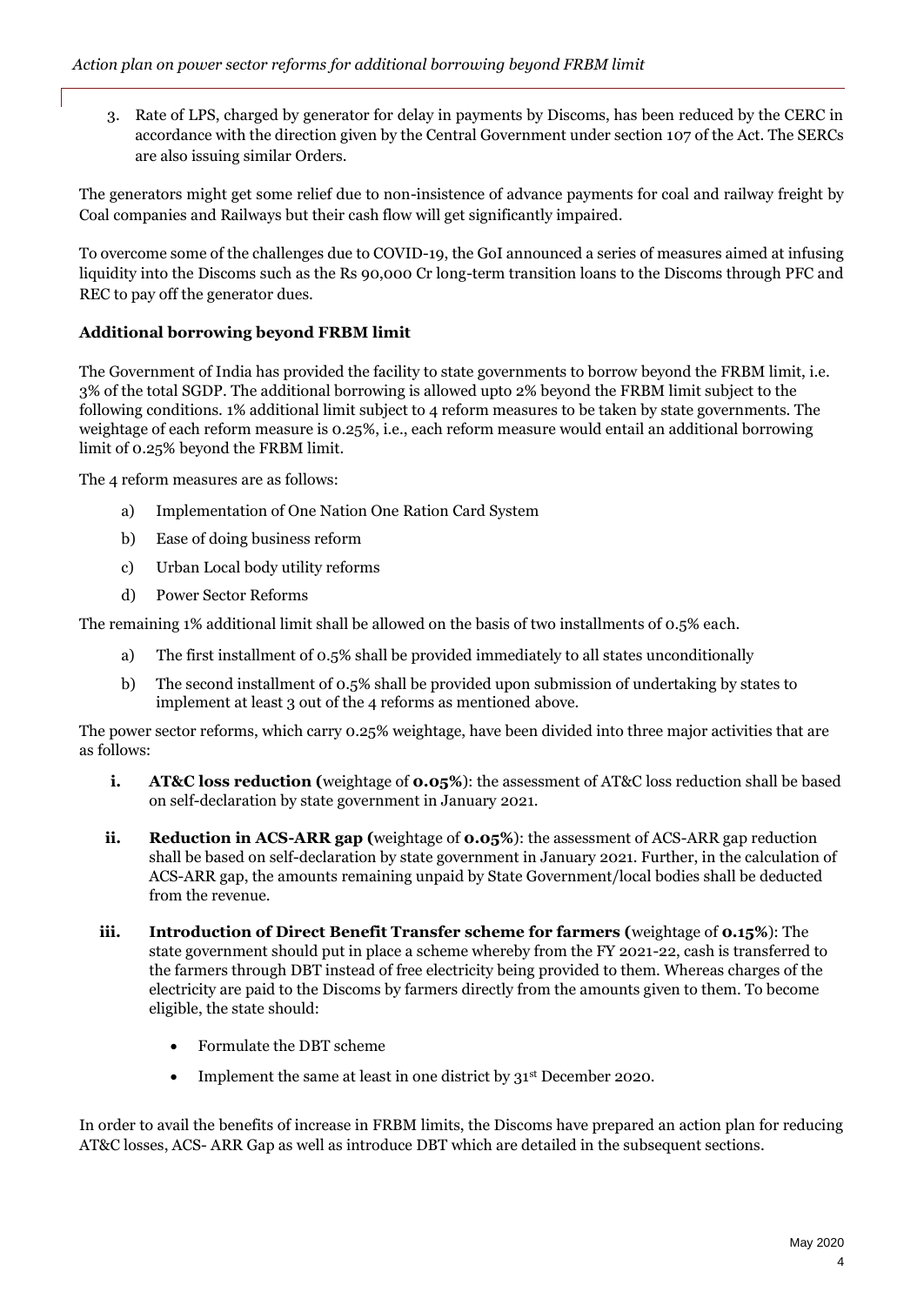## <span id="page-5-0"></span>*2. AT&C loss reduction*

The Discoms are committed towards reduction of losses. Some of the measures taken over the years include implementing a performance monitoring and management system, 100% DT metering, AMR metering for high value consumers, feeder segregation etc. Loss reduction targets have been prepared at division/circle/zonal level and concerned officials have been made responsible for achieving the targets. At the same time, focused vigilance is being undertaken to reap maximum results.

The Present situation of losses of each Discom and Future targets till FY 2023-24 are attached as table below:



The losses occurred in the distribution system, from injection point to consumer metering, are defined as distribution losses. At a broad level, the distribution losses are calculated as per the following formula:

*T&D losses* = *Energy input in the Discom periphery – energy billed, or* 

*AT&C losses = Energy input in the Discom periphery – energy collected*

The loss measurement diagram depicting various types of losses from the point of energy procured to the consumer-end point (also known as energy collection point) is as follows:



#### *Figure 1: Diagram of Loss Measurement*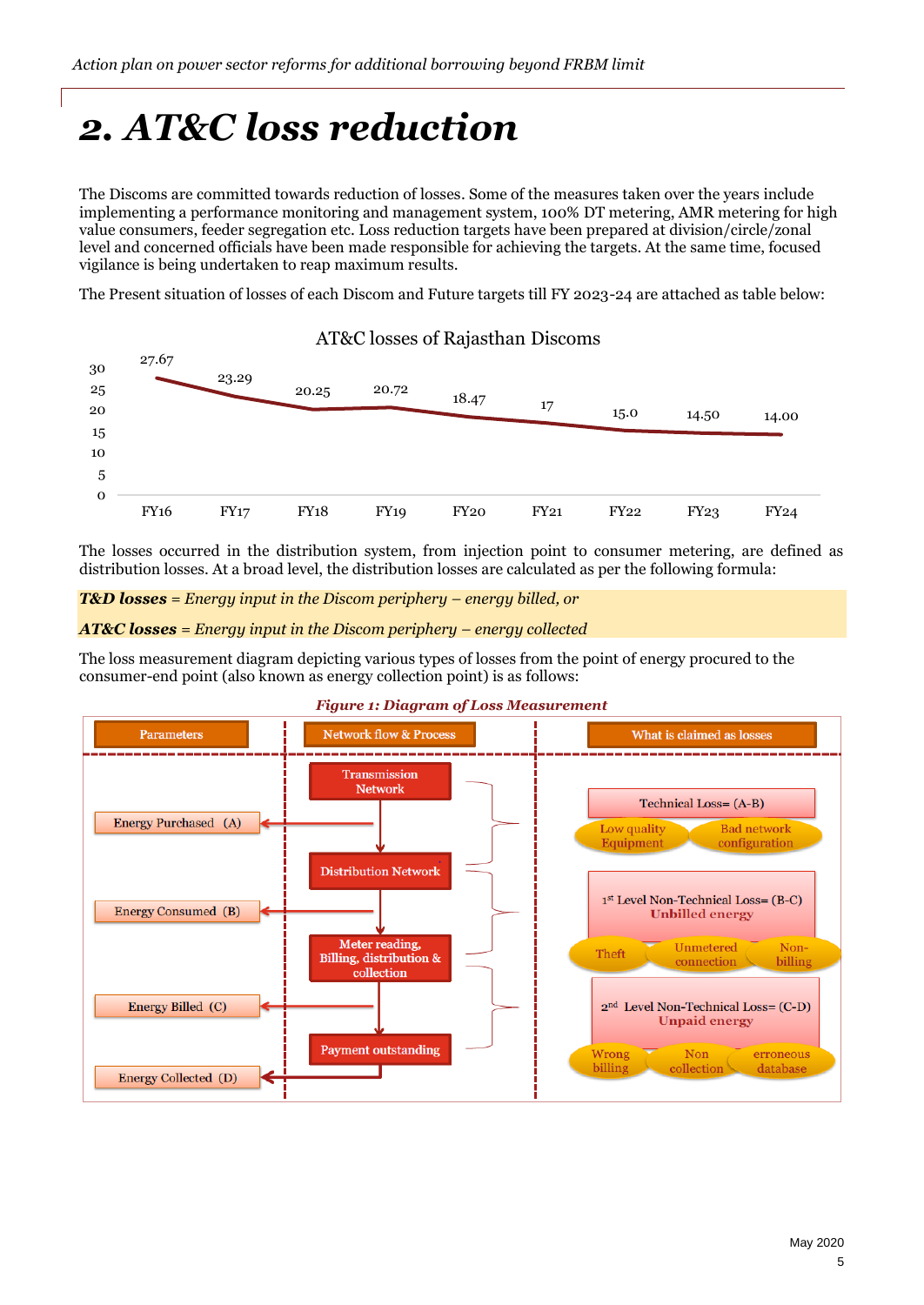Loss reduction measures to be taken can be categorized into three parts:

- Technical loss measures
- Commercial loss measures
- Other measures

### *A. Initiatives for Technical Loss Reduction:*

#### *a) Network enhancement*

Technical losses are mostly due to loss at LT level. To reach 12% loss by FY 2025-26, Discoms plan to:

- o Improve LT:HT ratio from current 0.46:1 (Deteriorated post DDUGJY & Saubhagya), Implement High Voltage Distribution System implementation, replacement of conductors etc.
- o For consumer service line, non-armored cable will be replaced with armored cable
- o DTR Load balancing: Post DT metering, Discoms shall correct balance load of Distribution Transformers by augmenting / adding their capacity in required areas

#### **Reduction in technical loss by 3% over 3 years will result in annual saving of Rs 1500 Cr.**

#### *b) Feeder Segregation*

- Agriculture consumers consume 40% of total energy among highest in the country
	- Segregation of agriculture feeders from mixed feeders will ensure:
		- o Uninterrupted block hour power supply to Agriculture Consumers
		- o Uninterrupted 24 hours supply to rural domestic consumers
		- o Avoid misuse/theft of single-phase supply by Agriculture consumers
		- o Better system planning and load management leading to reduction in T&D Loss
- Scheme involves capital expenditure of Rs 6,900 Cr.

### *B. Initiatives for Commercial loss reduction*

#### *a) Vigilance*

- The no. of checkings, FIRs, arrests had decreased in last few years
- As per Forum of regulator study, AT&C loss in the state is due to high theft and lower collection efficiency
- Strict vigilance with theft detection and FIRs will reduce losses to 15% by FY 2020-21 which can be achieved by:
	- $\circ$  Massive drive by vigilance dept. to increase checking, assessment and arrests
	- o Use of AB Cables with proper piercing insulating conductors
	- o Removal of illegal transformers of the consumers
	- o Data analytics-based vigilance
- **Small domestic consumer:** Average consumption of 44 unit/month
	- o Consumers are artificially containing sales under 50 units by connecting parallel line to avail special tariff of Rs 3.85/unit and subsidy from GoR
	- o Matching load with sales, Strict vigilance with theft detection and FIRs will deter such consumers & increase sales
	- o Increasing fixed charges and simultaneously decreasing energy charges will demotivate such consumers to tamper the meter
	- o If actual sales are higher by 10-20 units then Discoms could generate at least additional yearly revenue of Rs 350 Cr.
- **Achieving 15% loss reduction in FY 2021-22 through strict vigilance will result in annual saving of Rs 1500 Cr.**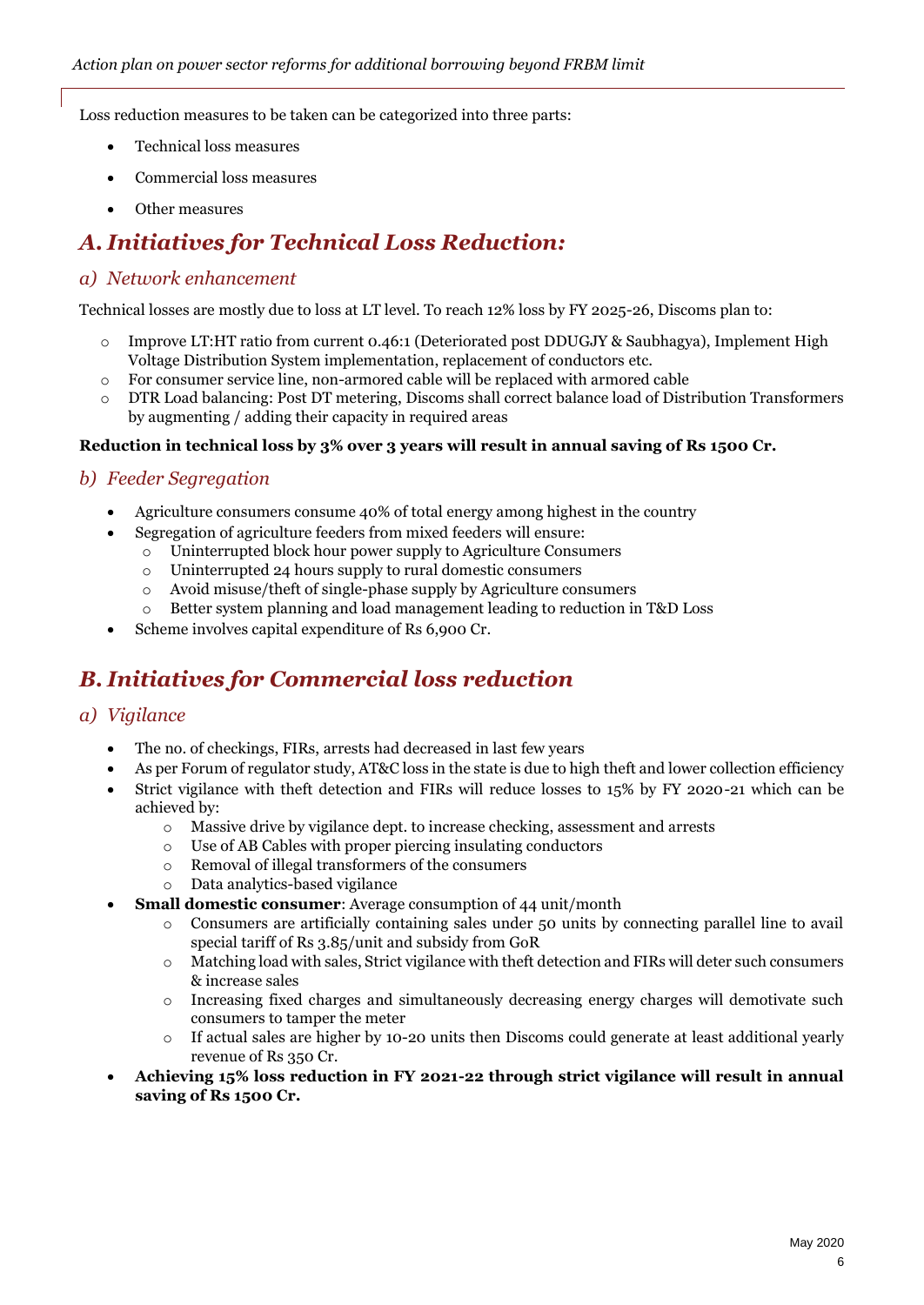#### *b) Energy Accounting and Auditing*

- Discoms have done 100% feeder metering and consumer indexing
- Discoms needs to further correctly estimate feeder wise losses and consumer indexing which is incorrectly reflecting in Bijli Prabandh application
- Post DT metering, Discoms needs to estimate Voltage wise losses and auditing at DT, 11 kv and 33 kv
- Timely completion of third party energy audit with submission of compliances from previous report
- Discoms will also do DT level energy audit in RAPDRP towns and carry out Smart metering on 80,000 distribution transformer for energy audit

#### *c) Replacement of defective meters*

- 33% agriculture meter are defective and 4.5% rural single phase meters are defective in the state. Defective meter result in incorrect estimation of sales at consumer level
- Discoms shall replace defective meters in FY 2020-21 and FY 2021-22
- Smart meter on agriculture consumers will help in assessing defective meters helping in replacing defective meter within 10 days going forward
- This will lead to accurate reading of consumers with higher consumption
- Accurate reading will also reduce subsidy disputes with GoR (6% higher AT&C loss based on actual subsidy received)

#### *d) Smart metering*

- Installation of Prepaid smart meters will help in improving billing efficiency and assist in undertaking data analytics
- Benefits of smart metering includes:
	- o On time and accurate billing and reduced manpower in Metering & billing
	- o Reduced operation expenditure
	- o Real time Monitoring of AT&C loss
	- o Better collection efficiency through prepaid meters will result in annual saving of Rs 350 Cr.
- Scheme involves capital expenditure of Rs 3,600 Cr.

#### *e) AMR Metering*

- AMR meters installed on 48% industrial consumers and 58% DTs of which only 9% and 13% AMR working currently
- Discoms will install AMR/ smart meter on all Industrial consumers and DTs
- This will minimize human intervention and improve accuracy of high value consumers
- Instant meter reading collection and bill generation will result in reducing payment cycle by 10 days and save working capital of Rs 400 Cr. every month

#### *f) Consumer awareness program*

- Remunerative theft reporting consumer incentive scheme
- Social media (WhatsApp, Facebook, Twitter), Advertisements and in-person awareness camps on theft prevention, impact of theft of tariff and initiatives like loss-linked load shedding

#### *g) Monthly collection efficiency*

- Collection efficiency ranges between 80% 90% during first 8 months and increases beyond 100% during last two months
- Discoms will shift focus from yearly collection efficiency to monthly collection efficiency (95% in rural and 98% in urban) for better realization
- This will result in additional monthly working capital of Rs 500 Cr with Discoms

#### *h) Recovery from TDC and PDC consumer*

- One-time settlement from PDC consumers by announcing waiver of interest/penalty and portion of dues
- 100% revenue recovery with 100% TDC/PDC consumer checking & identification/marking of doubtful consumers